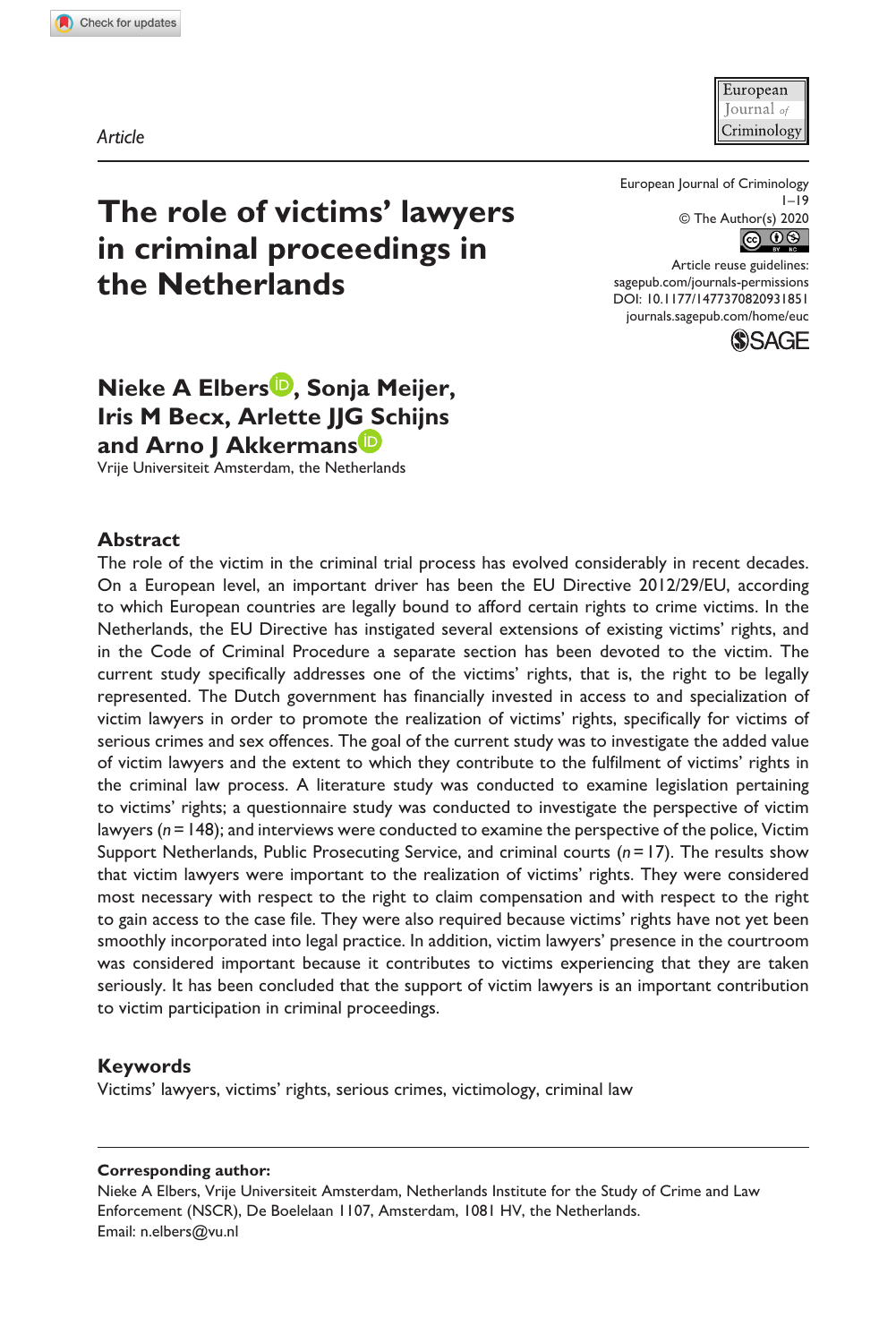#### **Introduction**

The role of the victim in the criminal trial process has evolved considerably in recent decades. Thirty years ago, in the criminal court, victims had no role other than reporting the crime and acting as a witness. The trial was about judging the offender; the victim was to sit in the audience. Internationally, the first steps towards victims' rights were taken in 1985 by the United Nations Declaration of Basic Principles of Justice for Victims of Crime and Abuse of Power.<sup>1</sup> In the UN Declaration, it was stated that victims should get access to justice, fair treatment, restitution, compensation and assistance. The UN Declaration was of course soft law but, at the European level, the EU Council adopted a legally binding Framework Decision in 2001 on the standing of victims in criminal proceedings.2 This framework prescribed, among others, that victims have the right to receive information, protection, respect and recognition, and mediation. In 2012, this Council Framework was replaced by EU Directive 2012/29/EU of the European Parliament and Council of Europe.<sup>3</sup> This EU Directive determined the minimum standards for the rights, support and protection of victims of crime. Compared with the Council Framework of 2001, the EU Directive 2012 is more detailed. The Netherlands implemented the EU Directive in 2017. The Council of Europe has specifically addressed victims' right to claim compensation in the European Convention on the Compensation of Victims of Violent Crimes  $(1983)$ ,<sup>4</sup> currently ratified by 26 out of 46 Members,<sup>5</sup> in which it is considered necessary to establish minimum financial support for victims of crime. This Convention came into force in the Netherlands in 1988. In 2004, the European Union developed Council Directive 2004/80/EC relating to compensation for crime victims.<sup>6</sup>

In the Netherlands, victim awareness grew from the 1970s onwards owing to emancipation and the increase in crime and victimization rates (Leferink, 2012). The first step towards enhancing victims' rights was an extension of the right to claim compensation in 1995. Before 1995, victims in criminal trials were entitled to have their claim awarded up to a maximum of 1500 guilders (€680). However, since 1995, as a result of the Terwee Act, there is no longer a fixed maximum for a claim. Another important implementation was the advance payment scheme for victims of violent and sexual crimes, which was introduced in 2011. The Central Judicial Collection Agency (Centraal Justitieel Incasso Bureau) deals with collecting court-awarded compensation from the offender. The state makes an advance payment of the awarded compensation to the victims, and then will (try to) recoup this from the offender. In the case of violent and sexual crimes, there is no maximum to this amount; for other crimes the maximum is  $\epsilon$ 5000. Because of the Central Judicial Collection Agency, victims are guaranteed to receive compensation, even if the offender does not have sufficient financial resources. As an alternative to compensation that can be claimed through the criminal trial process, there is also a public fund from which victims of criminal offences can claim fixed amounts of reparation without the obligation of going through the criminal trial process. This is the Violent Offences Compensation Fund (Schadefonds Geweldsmisdrijven), the Dutch fund for state compensation as envisioned by EU Directive 2004/80/EC and the European Convention on the Compensation of Victims of Violent Crimes.

The second major development in the enhancement of victims' rights was the introduction of the right to speak at criminal justice proceedings in 2005. The right to speak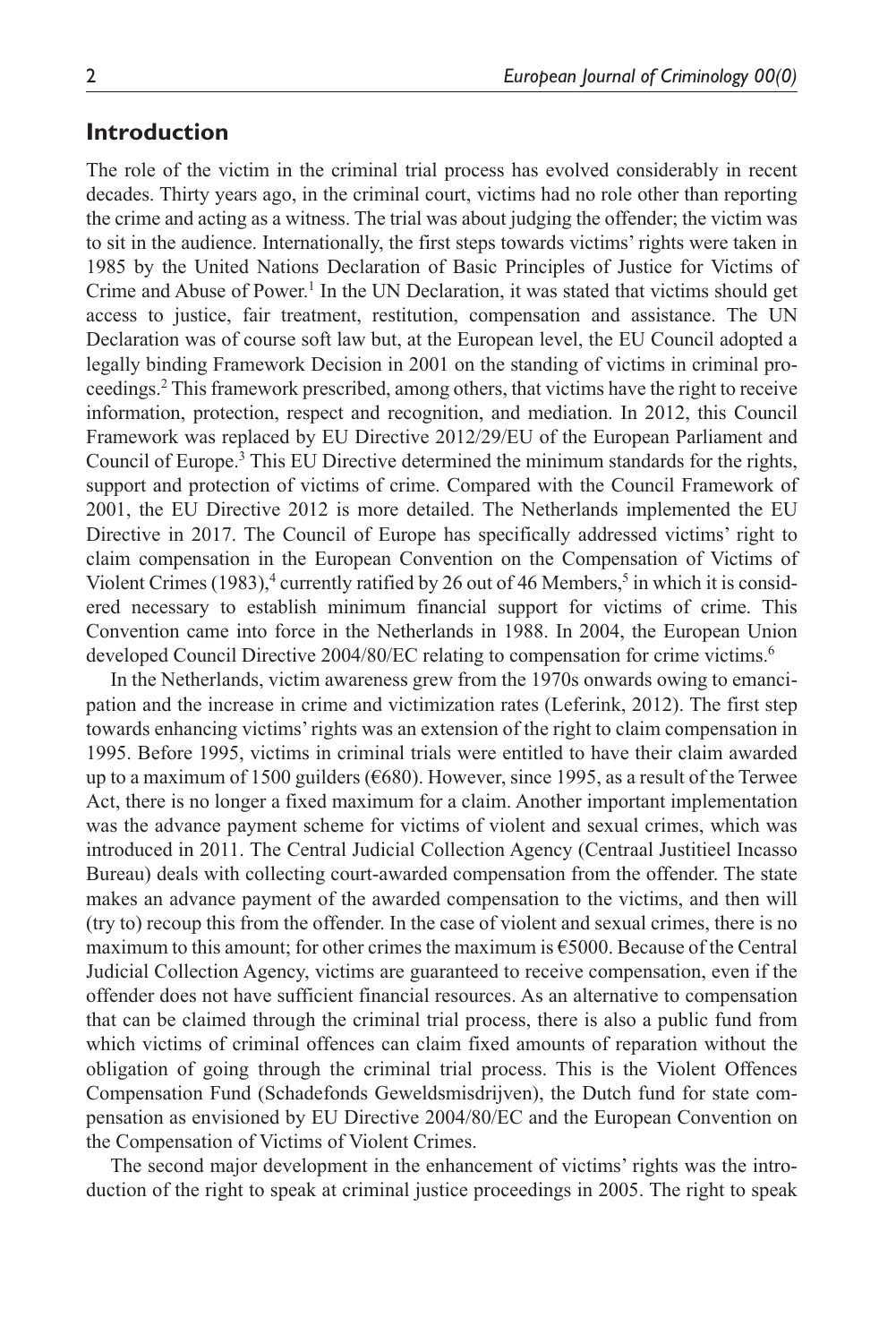allowed victims (and a single next of kin of deceased victims) of serious crimes to state their views in court about the consequences of the crime (victim impact statement). In 2012, the number of next of kin who were allowed to speak in court was expanded to a maximum of three. In 2016, the right to speak became unlimited, meaning that victims could state their views not only about the consequences of the crime but also about the evidence, the culpability of the offender and appropriate sentencing. Besides the right to claim compensation and the right to speak, other victims' rights that were officially implemented were: the right to be informed by police and prosecution about the case and the trial; the right to be treated respectfully; the right to access the case file; the right to add documents to the file; and the right to be (legally) represented. Victims' rights are designated in Title IIIA, Article 51 of the Dutch Code of Criminal Procedure (Wetboek van Strafvordering, Sv).<sup>7</sup>

As a consequence of the recent developments in victim rights, legal representation of victims became a more important and increasingly developing legal specialism within the legal world. The development of the legal specialism of victim lawyers was stimulated by the Dutch legislature, which considered it important that victims could get access to legal representation. In 2006, a law was put in place allowing victims of serious crimes (that is, sexual and violent crimes) to access a state-funded lawyer, regardless of the victims' income (Law on Legal Aid [Wet op de Rechtsbijstand], Article 44). State funding involves the state paying the victim's lawyers a standard fee of  $\epsilon$ 1155 per case, covering 11 hours  $\times$  €105 (see also Van der Meer et al., 2017). This fee is meant to cover an extensive legal service package, that is, attending the police interrogation, studying the prosecution file, appointing medical experts to establish the damages, drafting the compensation claim, preparing a plea, providing support with drafting the victim impact statement, attending the victim–prosecutor meeting, and attending (pre-)trial(s) (Raad voor de Rechtsbijstand2019). Payment and registration of state-funded lawyers of victims is being monitored via the Dutch Legal Aid organization (Raad voor de Rechtsbijstand). Victim lawyers who are registered with the Legal Aid organization fulfil certain quality criteria: they should be a member of a specialized lawyer association, or have completed an educational course on victim representation and have handled a minimum of five victim cases in the previous year. The educational course is a basic course, which comprises three to four half-days. Since 2015, a specialization course is available for victim lawyers. The specialization course is more intensive than the basic course (17  $\times$  three-hour lessons). The development of and registration fee for this specialization course were (partly) funded by the Dutch government.

The financial investments of the Dutch government into the funding and education of victim lawyers raised the question of to what extent victim lawyers contribute to exercising victims' rights. Nationally, not much is known about the potential impact of lawyers on exercising victims' rights. Internationally, there has been a US study that investigated whether offering legal representation to crime victims (called 'clinic attorney' in the study) has an impact on compliance with victims' rights in the US (Davis et al., 2012). In this study, 125 victims were asked to what extent they were aware of specific victims' rights. The study showed that victims who were represented by a lawyer more often reported that they were aware of their rights, such as notification of a defendant's release from jail; the victim impact statement; notification of the case disposition; and referral to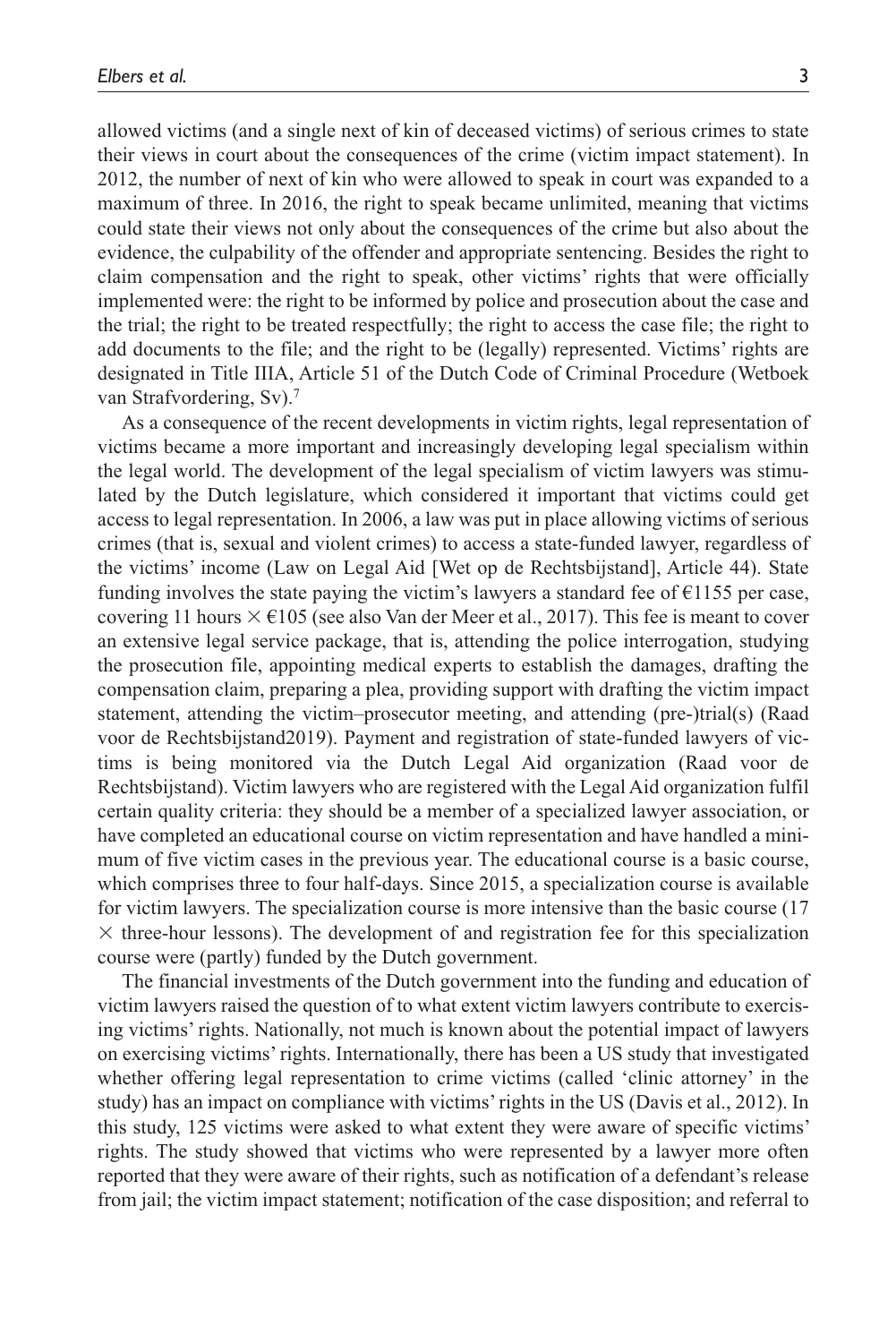counselling services (Davis et al., 2012). In the Netherlands, no study had been conducted on the role that lawyers play, nor on the extent to which victims' rights were exercised. The existing national survey of victim satisfaction with the criminal law process (the Victim Monitor) involves only one item on victims' rights, which is whether victims were satisfied with the information that was provided to them by the police (Andringa et al., 2017). Victims, on average, rated their satisfaction with the information provided by the police at 3.6 on a scale from 1 to 5 (Andringa et al., 2017). Whether other victims' rights were realized had not been evaluated, nor whether the involvement of a victim lawyer had an impact on exercising victims' rights.

The goal of the current study was to investigate to what extent legal representation contributes to the realization of victims' rights for victims of serious crimes in the Netherlands. Rather than asking victims to what extent their rights were addressed, this study involved the professionals: victim lawyers, the police, Victim Support Netherlands, the Public Prosecution Service and the criminal court. The overall aim of the study was to investigate what role victims' lawyers played in the realization of victims' rights. The victims' rights under investigation were: (i) the right to be informed (Article 51ab Sv); (ii) the right to access the case file (Article 51ac Sv); (iii) the right to add documents to the file (Article 51b Sv); (iv) the right to speak in court (Article 51e Sv); and (v) the right to claim compensation (Article 51f Sv). The study was conducted in the Dutch criminal law context. The criminal law system in the Netherlands is generally characterized as 'moderately accusatorial', meaning that inquisitorial elements are stronger in the run-up to the trial than in court. The average victim journey through the criminal law system starts with the victim reporting the crime to the police. The police conduct an investigation. All victims have access to the services of Victim Support Netherlands. In the Netherlands, Victim Support is a large, well-organized, state-funded non-profit organization, providing both emotional and legal support. The victim can be heard as a witness during the police investigation by a court magistrate. After the police investigation is finished, the Public Prosecution Service decides whether to prosecute. If the Public Prosecutor decides to prosecute, the Public Prosecution Service brings the case to the criminal court. During the criminal trial, the judge questions the suspect and, potentially, questions the victim in their role as a witness. Victim lawyers ideally are involved directly after the crime has been reported until after the criminal trial. More information about the role of different stakeholders during the criminal trial was derived in the current study.

## **Method**

The method for this study is a mixed method design with three elements: (i) a literature study, (ii) a quantitative study, and (iii) a qualitative study. The aim of the literature study was to investigate what victims' rights entail for the legal process according to the legislation. The aim of the quantitative study (questionnaires) was to investigate what victim lawyers think about their role in assisting victims of severe crime. The aim of the qualitative study (interviews) was to investigate how the police, Victim Support Netherlands, Public Prosecution Service, and court, think about the role of victim lawyers in exercising victims' rights. The quantitative study and the qualitative study were conducted consecutively.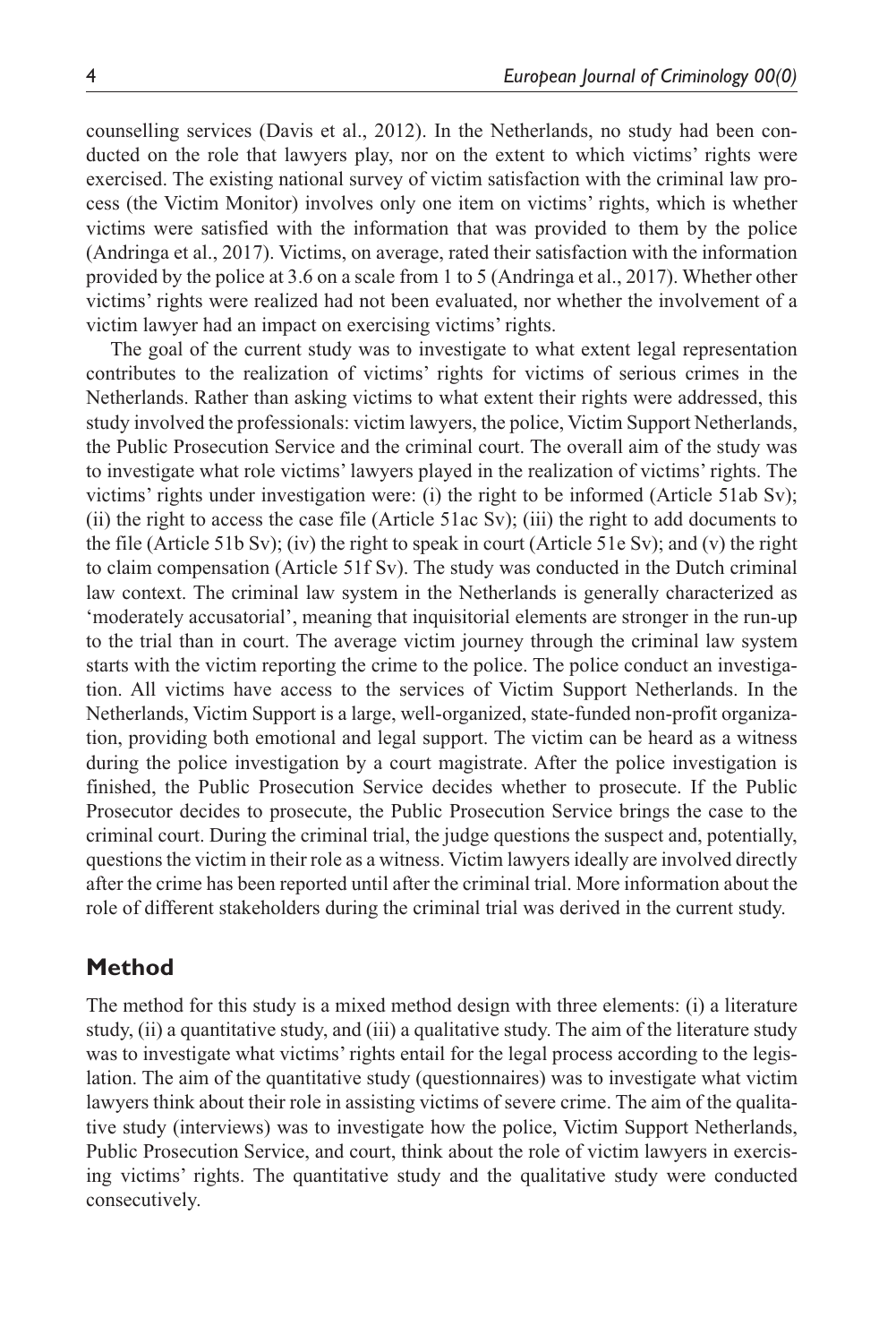#### *Desk research*

The aim of the desk research was to investigate how victims' rights are intended to shape legal practice. We analysed (inter)national legislation, jurisprudence, policy documents, and academic literature regarding victim rights. International legislation included the EU Directive 2012/29/EU regarding victim participation in criminal proceedings. National legislation specifically involved Title IIIA, Article 51 of the Dutch Code of Criminal Procedure. Policy documents included the parliamentary history of the development of Title IIIA, specific guidelines for Public Prosecution and police, and court decisions in which judges have decided how certain victims' rights in a specific case must be interpreted. Academic literature involved publications in Dutch legal journals since 2012. Other literature was found in standard works on victims' rights and legal commentaries.

*Analysis.* One author with a criminal law background [SM] conducted the desk research.

#### *Questionnaire study*

The aim of the questionnaire study was to examine how victim lawyers think about their role in assisting victims of serious crime.

*Participants.* The participants in the questionnaire study were lawyers who represent victims of serious crime. Participants were recruited through the public Legal Aid website (Raad voor de Rechtsbijstand, 2018). In February 2018, 434 lawyers were registered to represent victims in a criminal trial process. Email addresses are publicly available on the Legal Aid website. Lawyers received an email inviting them to participate in the research. The questionnaire took on average 15–20 minutes to complete. Two reminders were sent, respectively, two and four weeks after the original invitation to potential participants who had not yet completed the questionnaire. The questionnaire was anonymous and voluntary. The questionnaire was administered from March to April 2018. In total, 148 of 434 victim lawyers filled out the questionnaire (a response rate of 34 percent). The flow chart of participants is displayed in Figure 1.

Questionnaire. The questionnaire consisted of two parts.<sup>8</sup> First, participants were asked about their tasks, including the amount of time spent on each of the five victims' rights (no time, little time, average, a lot of time, most of the time) and whether they experienced problems with respect to each victim right (no/yes, if yes: comment box). Second, participants were asked about demographic variables, that is, age (range: <30,  $31-40$ ,  $41-50$ ,  $51-60$ ,  $>60$ ), gender (female/male), province in which they were working (choice: one of 12 provinces listed), and caseload, that is, how often they represented victims of serious crimes between 2015 and 2017 (range:  $\leq$ 5, 6–10, 11–20. 21–30, 31–40, 41–50, >50 times). The questionnaire was programmed in Limesurvey (open source online survey tool) and administered online. All questions were closed questions with answer options provided. Most questions contained an open comment box to leave additional comments.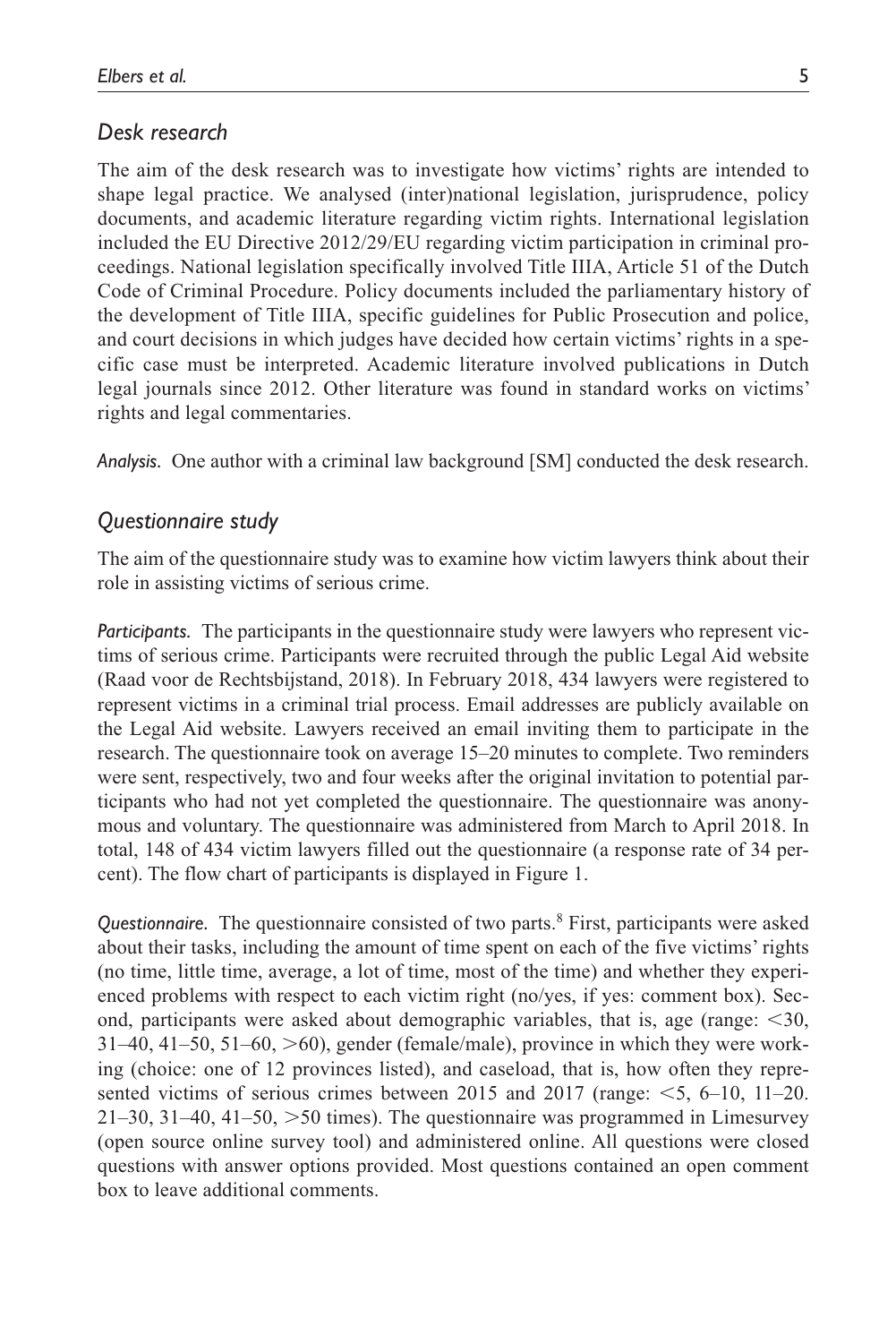

**Figure 1.** Flow chart of participants.

*Analysis.* The analysis of the closed questions involved deriving descriptive statistics (means and percentages) using SPSS software (version 25). Some answer categories were clustered for simplicity purposes. For example, for the question about the amount of time spent on each victim right, the answer categories 'no time' and 'little time' were combined, as were 'a lot of time' and 'most of the time'. Also, the right to be informed originally consisted of general information about victims' rights and case-specific information about the case, which were lumped together. The open answer questions were analysed qualitatively using Atlas.ti software (version 8), meaning that main themes were identified and coded. One author [IB] with experience in qualitative coding conducted the analysis.

# *Interview study*

The aim of the interview study was to investigate to what extent key judicial stakeholders think victim lawyers contribute to the exercise of victims' rights.

*Participants.* The participants in the interview study were the key stakeholder organizations involved in handling serious crime cases: the police, Victim Support Netherlands, the Public Prosecution Service, and court magistrates.<sup>9</sup> At each stakeholder, specific participants were recruited, that is, those officers who are involved in assisting victims of serious crimes. Participants were recruited using a snowball method, which is a nonprobability sampling technique in which new participants are recruited via already participating subjects. To start with, the steering committee (see the Acknowledgement section) and the authors provided an initial list of participants. Hereafter, some interviewees presented further participants. Participants were recruited using purposeful sampling, which means that participants with different perspectives were sought. Some interviewees also consulted their colleagues before the interview to be able to provide a more general view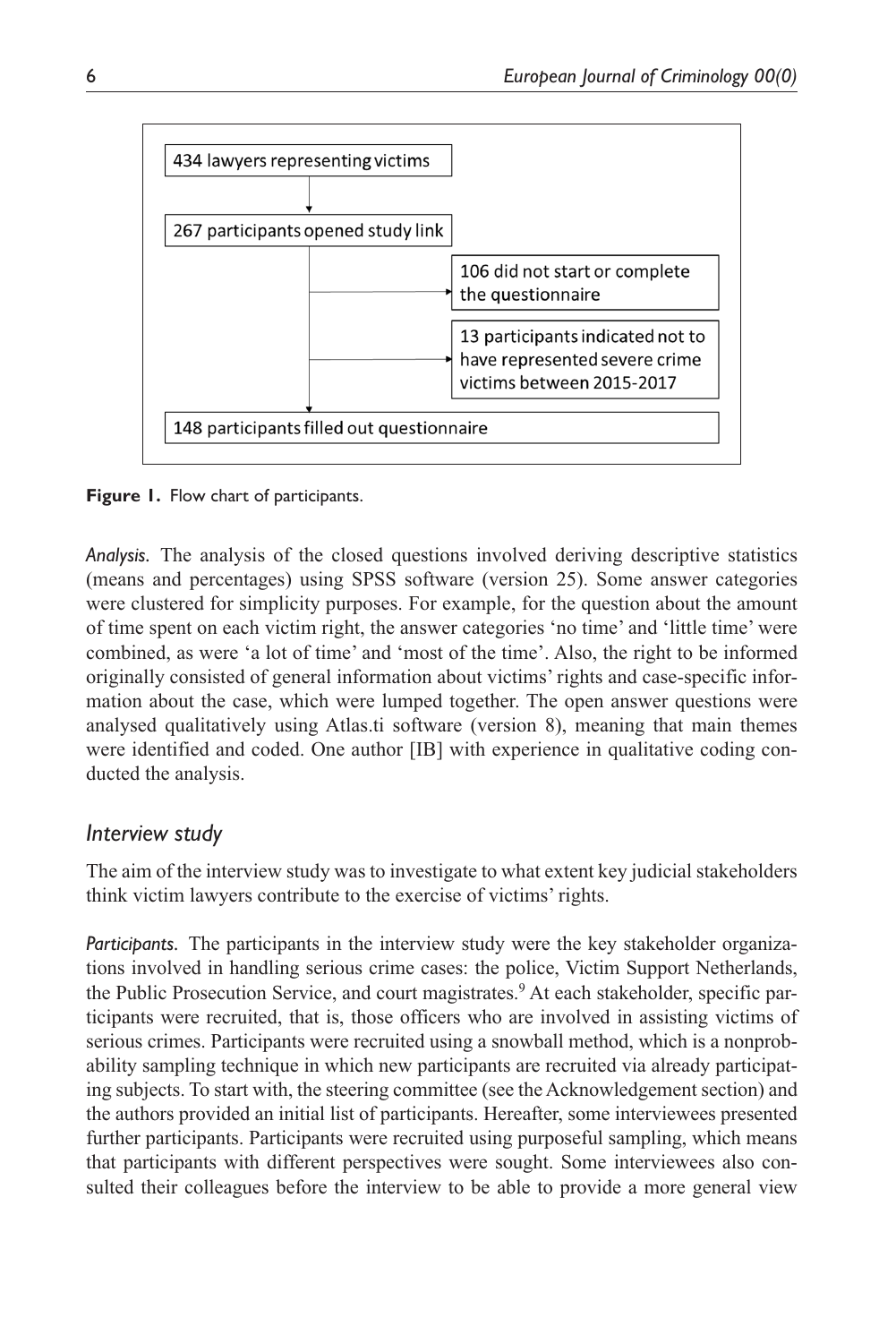about the topic. Participants were approached through email. A rule of thumb is that between 12 and 26 interviews are needed to reach data saturation (Luborsky and Rubinstein, 1995). Data saturation means that no new themes come up in the interview. In total, 22 invitations were sent to potential participants. In total, 17 participants were interviewed (5 participants did not respond to the invitation, or to the reminder): 3 police officers, 3 Victim Support Netherlands employees, 9 people from the Public Prosecution Service (3 case coordinators, 5 Public Prosecutors, 1 policy maker), and 2 criminal trial judges.

*Interview.* The interview scheme consisted of two main parts.10 First, participants were asked about their opinion on the five victims' rights in general and what their own role was in exercising victims' rights. Secondly, participants were asked about the role of victim lawyers in representing victims' rights. Subtopics were the added value, problems, good experiences, and points of improvement. The interview scheme was semistructured, meaning that the topics were predefined but, during the interview, the interviewer could vary the emphasis. Most interviews were held face-to-face at the participant's work location. One interview was held via telephone. Interviews took on average one hour. The interviews were voluntary and anonymous. One author who is experienced in interviewing and legal proceedings [NE] carried out the interviews. All interviews were audio recorded and transcribed verbatim. Interviews were conducted in Dutch, and held between May and July 2018.

*Analysis.* The results were analysed using a qualitative approach, using Atlas.ti software (version 8). The analysis consisted of open, axial and selective coding (Strauss and Corbin, 1998). The author who conducted the interviews [NE] conducted the analysis. For validity purposes, the findings were communicated back to the interviewees. The interviewees were asked to check if they thought their findings were well represented and were invited to provide feedback. Most interviewees agreed with the findings. Some interviewees addressed some minor misinterpretations, which were corrected. For this article, quotes were translated by the authors from Dutch to English and integrated in the results. Quotes are indicated by quotation marks.

*Ethics.* The Ethics Committee of the Law Faculty of the Vrije Universiteit Amsterdam approved the study protocol.

# **Results**

## *Literature study*

Below we report how victims' rights are exercised in legal proceedings according to the literature and what role the lawyer can play.

*Right to be informed.* The right to be informed (Articles 51ab and 51ac Sv of the Dutch Code of Criminal Procedure) involves victims having the right to receive general information about their rights and specific (case-related) information about the date, location, time, progress and outcome of the case. The police and the Public Prosecution Service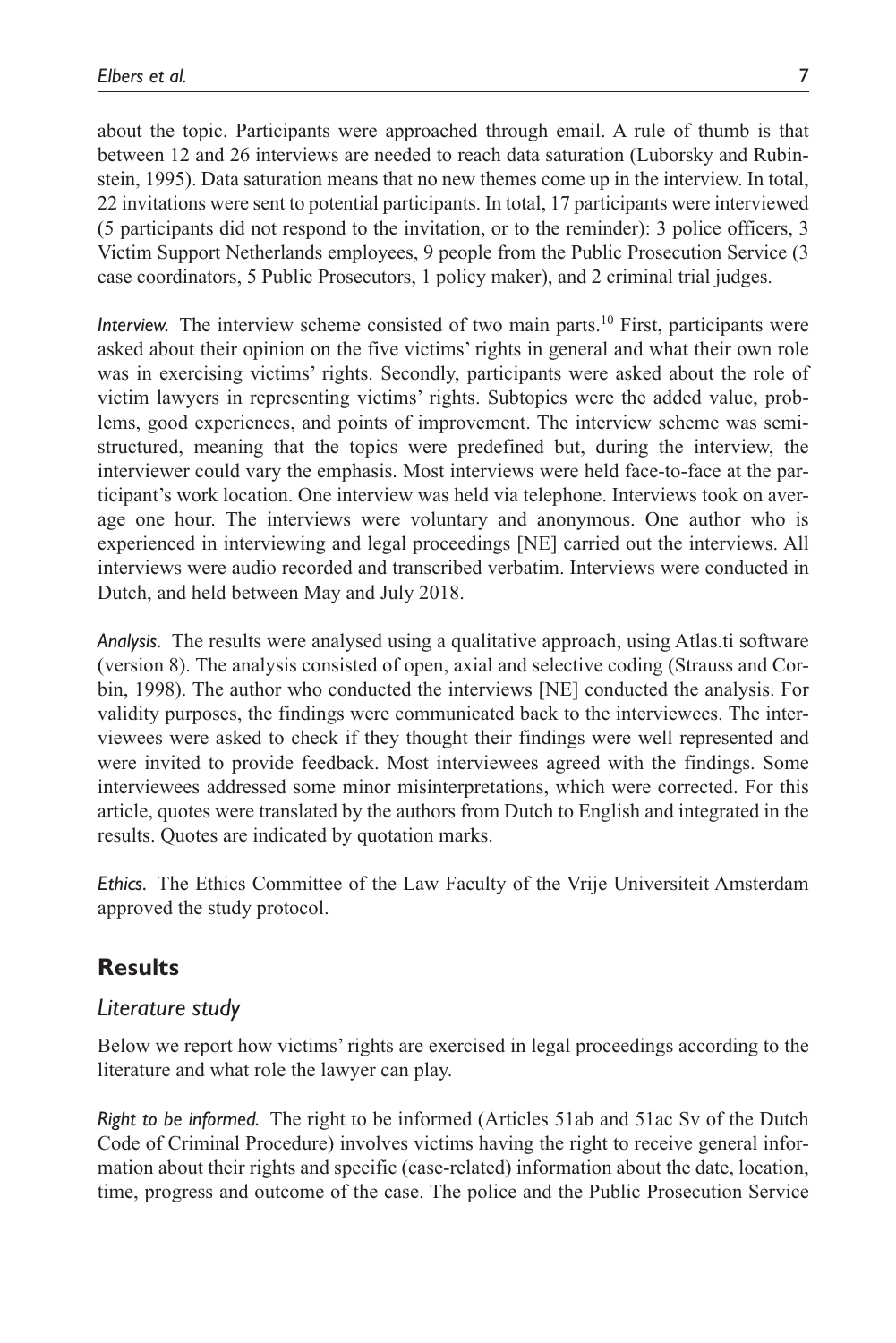are responsible for providing information to the victim in their first contact. The Public Prosecution Service generally provides information through letters. Victims of serious crimes can also request a face-to-face meeting with the Public Prosecutor. Only the Public Prosecution Service is obliged to provide specific case-related information to victims; there is no mention of having to provide information to the victim lawyer. The role of the lawyer regarding the right to be informed has not been discussed in the literature. They are in a position to inform the victim about their rights, to explain legal information to the victim, and to actively request information from the Public Prosecution Service about the date and time of the trial.

*Right to access the case file.* The right to access the case file (Article 51b Sv of the Dutch Code of Criminal Procedure) states that victims are entitled to access all documents that are relevant to them; that is, the complete case file or parts of it. Victims have to ask the Public Prosecution Service to gain access to their file. The Public Prosecution Service can provide access to the file electronically or in person, with an option of providing access under supervision. The Public Prosecutor can deny access based on the three reasons; that is, if access to the file would (i) have a severe impact on a witness, (ii) strongly affect the police investigation, (iii) impact state security. To deny access, the Public Prosecutor needs to obtain the written authorization of the judge. Jurisprudence shows that courts differ in their opinion on whether psychological reports on the suspect should be accessible to the victim. Victim lawyers can play an important role in asking the Public Prosecutor for the file. The lawyer can also explain the content of the file to the victim, and, if access is denied, the lawyer can ask again, file a complaint or appeal.

*Right to add documents.* The right to add documents to the file (Article 51b sub 2 Sv of the Dutch Code of Criminal Procedure) allows victims to add documents that they consider relevant. In this way, they are considered to be able to contribute to the content of the file. Documents that they can add are, for example, documents to substantiate the damage, such as medical files or reports from an employment expert, the results of a private investigation, or documents regarding culpability. Victims cannot bring witnesses or experts into the hearing. Victims have to provide their documents to the Public Prosecutor. The Public Prosecutor can deny documents based on the same three criteria described above regarding the right to access the file, for which he also needs to obtain written authorization by the judge. Victim lawyers can fulfil an active role in collecting evidence by conducting a private investigation. If a Public Prosecutor denies the addition of information, the victim lawyer can repeat the request or appeal.

*Right to speak.* The right to speak in court (Article 51e Sv of the Dutch Code of Criminal Procedure) allows the victim (or next of kin) to make a statement at the trial, for instance about the consequences of the crime, the evidence, the culpability of the suspect and the sentencing. Victims are allowed to speak in cases where the crime involves a sentence of imprisonment of 8 years or longer and/or certain specific crimes (for example, sexual crimes). No guidelines exist (yet) about the duration (length of time) of the statement and at what point during the trial the right to speak can be exercised. The right to speak primarily allows victims to state their views in court, but judges may take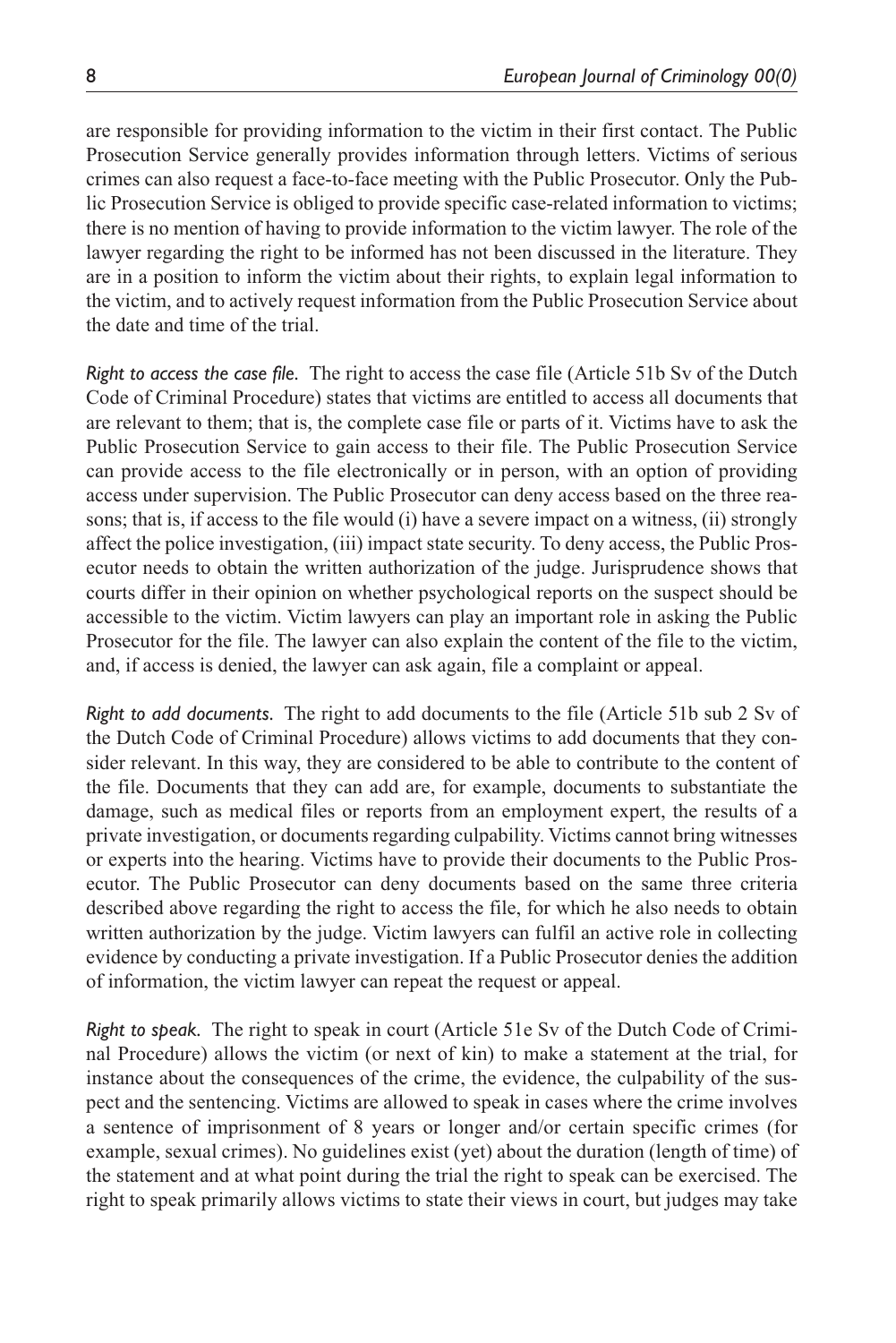the victim impact statement into account in their sentencing. The right to speak can be exercised verbally, but victims are also allowed to submit a written impact statement. The lawyer can assist in drawing up the statement but, in practice, Victim Support Netherlands assists victims in that.

*Right to claim compensation.* The right to claim compensation (Article 51f Sv of the Dutch Code of Criminal Procedure) provides for victims to claim material and immaterial costs related to the crime, such as the costs of damaged goods, medical costs, travel costs, loss of income, and pain and suffering. Article 51f Sv does not indicate a time frame in which the claim has to be submitted to the Public Prosecution Service. The Public Prosecution Service forwards the claim to the defence and to the court. The judge decides whether to approve or deny the claim, or to declare it inadmissible. If the court denies the claim, the victim can appeal. Where the claim is considered inadmissible, the victim cannot appeal. The judge can declare the claim inadmissible if the claim imposes a disproportionate burden on the trial (that is, makes it too complicated). There is no maximum to the amount of compensation that can be claimed. The role and added value of the lawyer is that the lawyer is better able to substantiate claims, if necessary with the help of experts (reports). Furthermore, the lawyer can explain the claim at the hearing and respond to the opinion of the Public Prosecutor and to questions from the court. If the claim is somewhat more complicated, the lawyer can certainly be of added value.

## *Questionnaire study*

In total, 148 victim lawyers filled out the questionnaire. The sex of the participants was relatively equal (54 percent female, 46 percent male) and age was normally distributed  $(M=46.3 \text{ years}, SD=11.6)$ . The spread of our participants regarding work area was similar to the spread of population: 47 percent of participants indicated that they represented fewer than 10 serious criminal cases during the period from 2015 to 2017. An overview of participant characteristics is found in Table 1. How much time the participants said they spent per victim right and whether they experienced problems in exercising these victim rights is reported below. The percentage of participants spending most and least time per victim right and the percentage of participants experiencing problems in exercising victim rights are displayed in Figures 2 and 3 respectively.

*Right to be informed.* About one-third (34 percent) of participants indicated that they spent a lot or most of their time on the right to be informed. Participants said this comprised providing information about the case file and the criminal proceedings, but also preparing the victim for attending the hearing. Some of the participants indicated that they would like to spend more time on informing and preparing the victim for trial, to make sure the victim understands the proceedings, feels taken seriously, and feels supported. Forty percent of participants experienced problems regarding the right to be informed. The issues mentioned most were that the Public Prosecution Service and/or the court did not always take the victim and their lawyer into account when planning trial dates, and did not inform them about either postponement or progress of a trial or interrogations.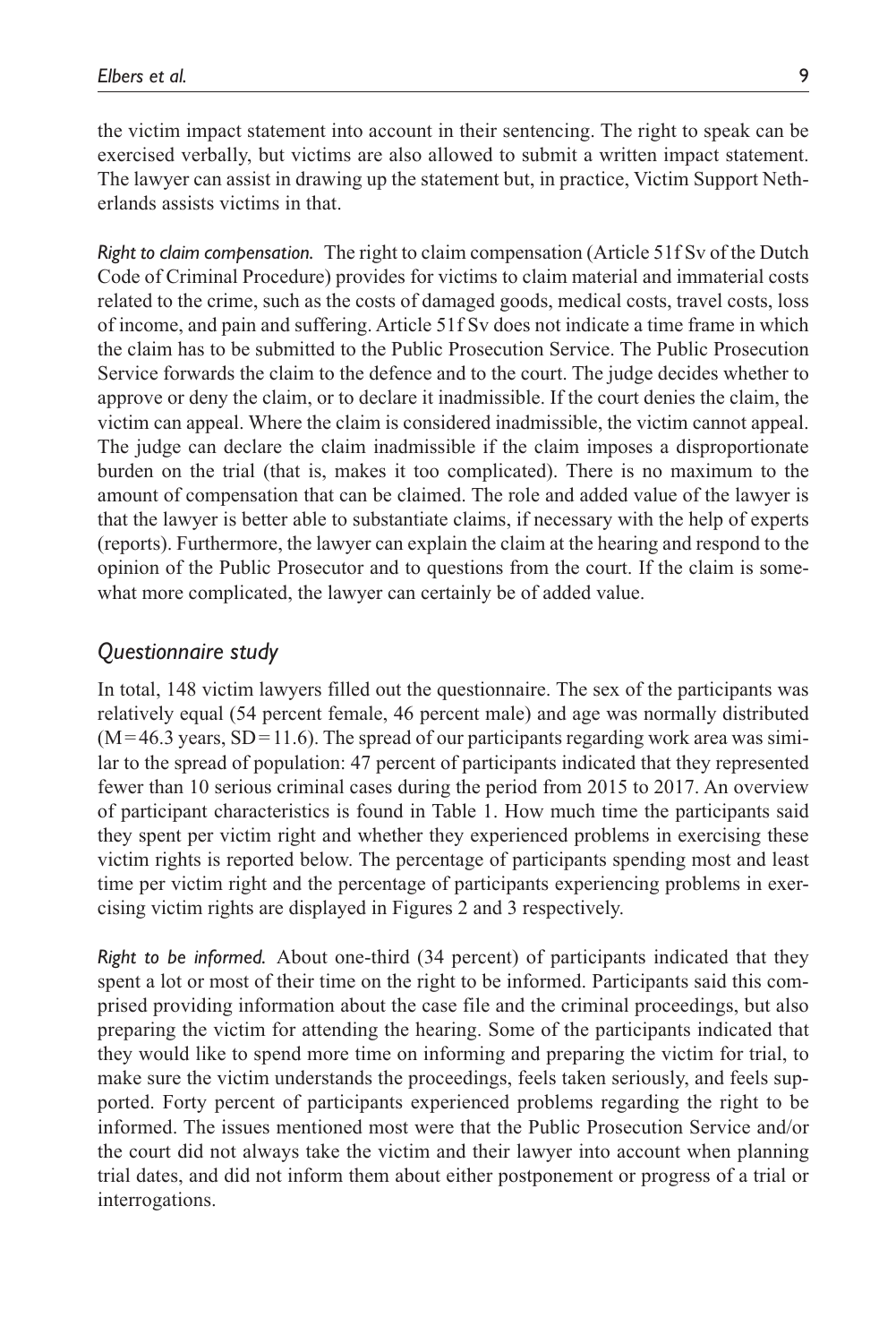| Variable           |                 | N               | Percent |
|--------------------|-----------------|-----------------|---------|
| Sex                | Female          | 80              | 54%     |
|                    | Male            | 68              | 46%     |
| Age                | $30$            | 6               | 4%      |
|                    | $30 - 39$       | 44              | 30%     |
|                    | $40 - 49$       | 36              | 24%     |
|                    | $50 - 59$       | 40              | 27%     |
|                    | $60 - 69$       | 22              | 15%     |
| Province (work)    | Drenthe         | 4               | 3%      |
|                    | Flevoland       | 0               |         |
|                    | Friesland       | $\overline{2}$  | 1%      |
|                    | Gelderland      | 15              | 10%     |
|                    | Groningen       | 8               | 5%      |
|                    | Limburg         | 6               | 4%      |
|                    | Noord-Brabant   | 17              | 12%     |
|                    | Noord-Holland   | 36              | 24%     |
|                    | Overijssel      | 7               | 5%      |
|                    | Utrecht         | 20              | 14%     |
|                    | Zeeland         | 3               | 2%      |
|                    | Zuid-Holland    | 30              | 20%     |
| Caseload (2015-17) | $<$ 10 cases    | 70              | 47%     |
|                    | $11-20$ cases   | 31              | 21%     |
|                    | $21 - 30$ cases | 17              | 12%     |
|                    | $31 - 40$ cases | $\overline{0}$  | 7%      |
|                    | $41 - 50$ cases | 7               | 5%      |
|                    | $>50$ cases     | $\overline{13}$ | 9%      |

**Table 1.** Overview of participant characteristics (*n*=148).



**Figure 2.** Percentage of participants (*x*) and amount of time spent (*z*) per victims' right (*y*).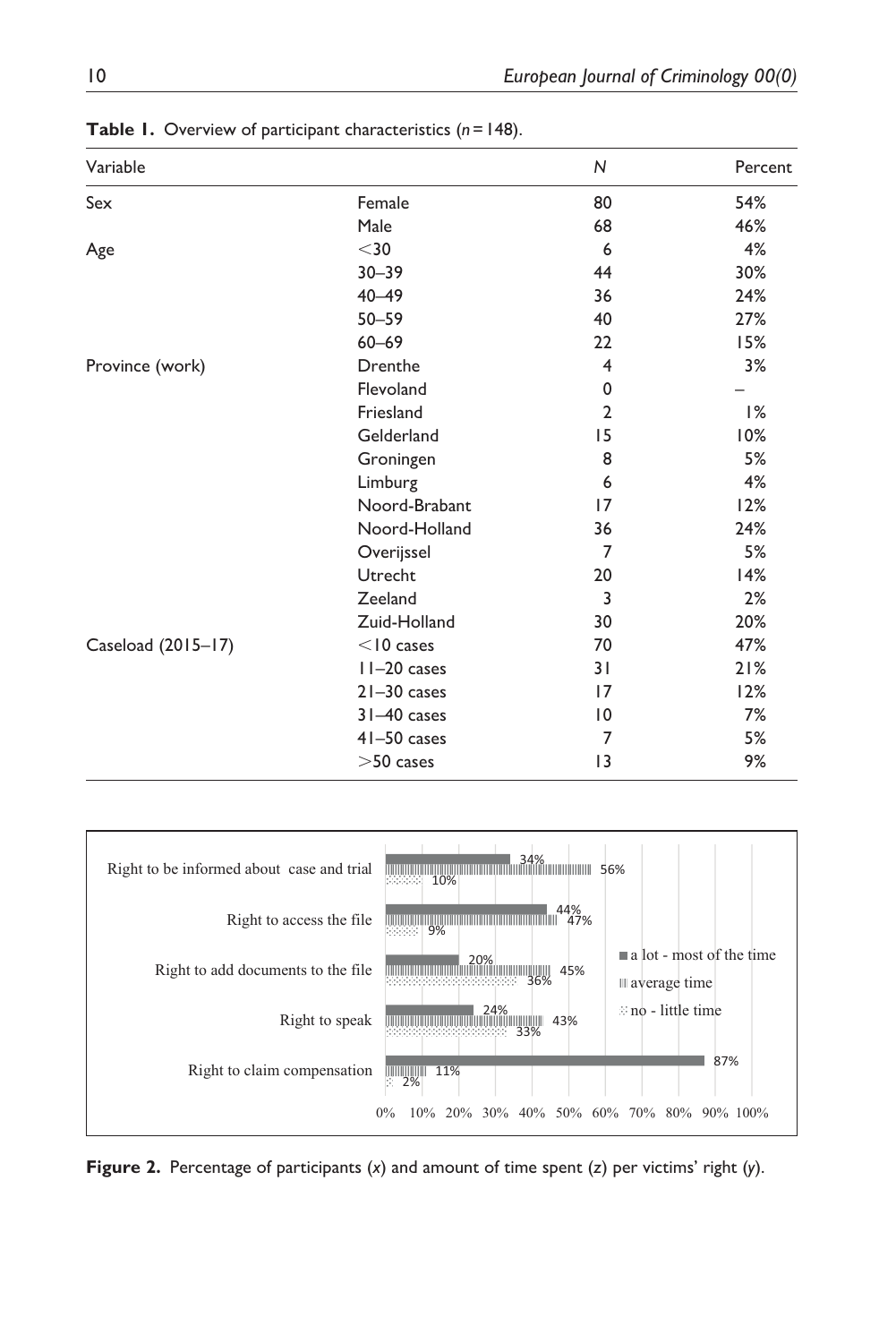

**Figure 3.** Percentage of participants (*x*) perceiving problems per victims' right (*y*).

*Right to access the case file.* Nearly half of participants (44 percent) indicated that they spent a lot or most of their time on the right to access the case file. Notably, a high percentage of participants (69 percent) experienced problems regarding the right to access the file. The problems were around three themes: it takes a lot of effort to obtain the file, the file was not sent to the victim lawyer on time by the Public Prosecutor, and the file was not complete. The victim lawyers believed that the reason obtaining a (complete) case file is difficult is because the Public Prosecutor wants to protect the privacy of the defendant and/or wants to maintain the option of calling the victim as a witness. Participants say they need access to the file in order to be able to write a proper claim.

*Right to add information.* The right to add information is the right that generates the least time for victim lawyers (generally): 36 percent of participants said that they spent little or no time on adding documents to the case file. About one-fifth of participants (22 percent) experienced problems with respect to the right to add documents to the file. The biggest issue the participants mentioned was that documents sent by lawyers were not always actually added to the case file. Participants say this is frustrating, especially for the victim.

*Right to speak.* Around one-quarter (24 percent) of participants reported spending most or a lot of their time on the right to speak; whereas 33 percent said they spent little or no time on this right. Some victim lawyers related relying on Victim Support Netherlands to help the victim draft a statement so that the lawyers themselves could focus on other aspects of the case. Participants also experienced issues with respect to the right to speak (22 percent). They stated that there is no clear legal framework regarding the precise implementation of this victim right. It is unclear when and how often during the trial the victim is allowed to speak; it is also not clear where the victim should sit in court. The participants say that, although the law allows victims to exercise their right to speak, practice is still searching for ways to implement this right properly.

*Right to claim compensation.* Most participants (87 percent) indicated that they spent a lot or most of their time on the right to claim compensation. They stated that gathering all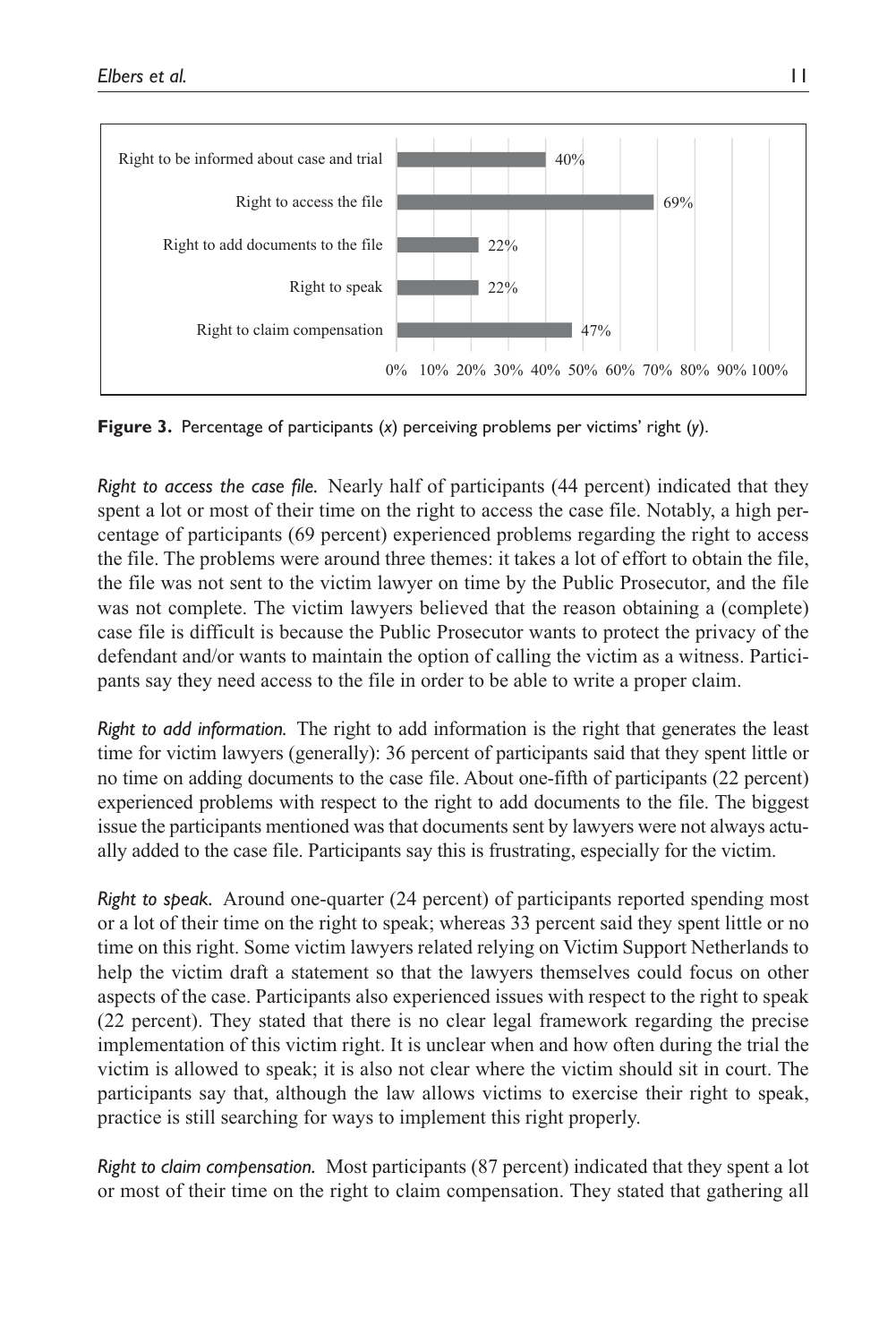the necessary information and subsequently writing a claim is a time-consuming process. Nearly half of participants (47 percent) experienced problems concerning the right to claim compensation. The most reported issue is that the claim is not always distributed properly before trial, causing the other parties to be unaware that the victim wishes to claim compensation. Another problem is the deadline the victim lawyer is given for submitting the claim to court. The lawyers said that the Public Prosecutor imposes a deadline of 14 days before the trial, whereas the law allows claims to be submitted *at* the trial. Some participants found the 14-day deadline problematic because (medical) information concerning injury to the victim is sometimes available only shortly before the trial. Finally, some participants considered it a problem that some claims are simply declared inadmissible, even if the claim is not complicated: according to them, this is due to the fact that some criminal courts have too little knowledge of civil (compensation) claims to handle them.

## *Interview study*

In total, 17 participants were interviewed: 3 police officers, 3 Victim Support Netherlands employees, 9 people from the Public Prosecution Service, and 2 criminal trial judges. The participants had a lot of work experience. Some participants had asked the views of colleagues in order to report a general picture, which contributes to the validity of the interviews. What interviewees said about the role of victim lawyers in exercising victims' rights is reported below.

*Right to be informed.* Interviewees said that each stakeholder provides information to the victim in different phases. Nevertheless, victim lawyers were considered to have added value with regard to 'explaining the legal matters to victims at every stage of the process', because the lawyer is usually present during the whole process, whereas other stakeholders, such as the police and the Public Prosecutor, are mostly present during specific phases of the criminal process. A judge said that lawyer involvement often implies that 'victims have better expectation management of the process and sentencing'. On the other hand, several interviewees said that some lawyers also contribute to 'mistaken expectation management', for example by suggesting 'unrealistically high sentencing or compensation amounts'. Unrealistic expectations were said 'to undermine the victims' acceptance of the outcome'. One participant from Victim Support Netherlands mentioned another problem being that 'lawyers in the urban agglomeration area seem to invest less time in providing information than in other parts of the Netherlands' (that is, in suburban areas).

*Right to access the case file.* According to various interviewees, 'victims rarely wish access to their file'. Nevertheless, some interviewees considered lawyers to have added value. They are needed because the Public Prosecution Service and the court do not provide access to the file to a victim without a lawyer or even to a case manager of Victim Support Netherlands. Even when a lawyer is involved, Public Prosecutors considered it questionable whether victims (lawyers) should have access to all case file information, especially when it concerns psychological reports on the suspect. Public Prosecutors were of the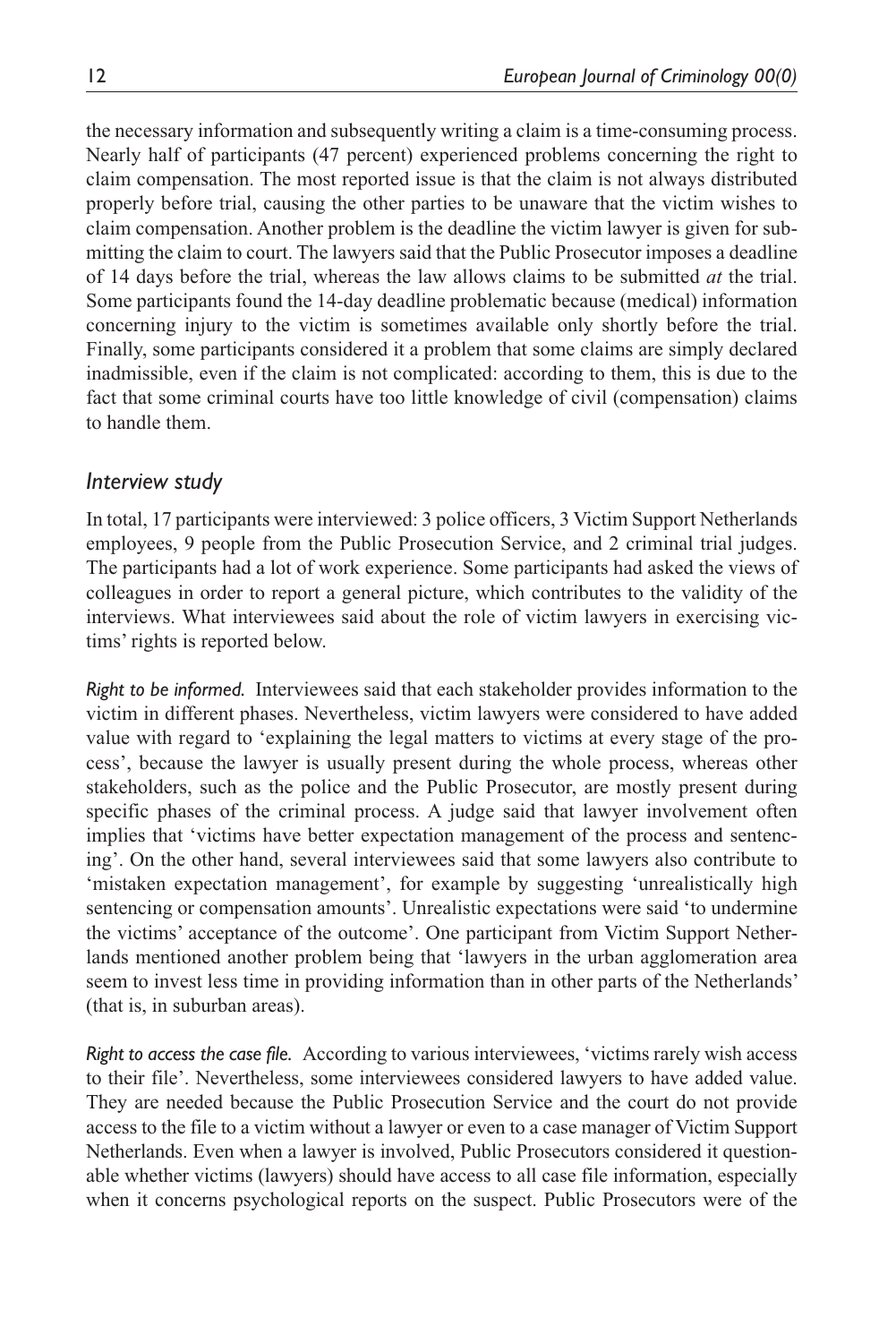opinion that 'providing access to psychological reports on the suspect violates the suspect's rights'. An issue with respect to lawyer involvement was that, according to some Public Prosecutors, 'some lawyers frustrate the police investigation by insisting upon access to the complete file immediately'. Another problem that was mentioned was that 'some lawyers just pass on the file to the victim, including photos of, for example, a murder case, without a proper introduction, which could be traumatic for the victim'.

*Right to add documents.* In general, several interviewees stated that 'victims almost never make use of the right to add documents to the file', except for the written victim impact statement, which is added to the file more regularly. Nevertheless, the added value of victim lawyers was considered to be that victim lawyers are the only player that can oversee what evidence or documents are missing in the file: 'they know which documents should be added to support the case'. Another added value was that 'victim lawyers can sometimes get access to certain files, such as the victim's medical files, which even the police or the victim failed to access'. A problem with respect to the role of the legal profession, according to a Public Prosecutor, was that some lawyers consider the right to add documents to the file as 'an opportunity to conduct their own private investigation', which was considered 'undesirable, as that could frustrate the [Public Prosecutor's] job in leading the police investigation'. Another issue was that some lawyers add documents to the file *during* the trial: documents should preferably be added to the file *pre-*trial, because then a Public Prosecutor 'can decide whether it is relevant'.

*Right to speak.* Several interviewees said that few victims make use of the right to speak. The added value of victim lawyers with respect to the right to speak was that victims with a lawyer often get a front row seat to exercise the right to speak, which is not always the case for victims represented by Victim Support Netherlands. One participant said that 'lawyer involvement results in more professional victim impact statements, because extreme accusations against the defendant have been removed'. Participants also noted that some lawyers nowadays use the right to speak to make a plea about the evidence and sentencing. Some interviewees consider that a good development; others consider that a problem: according to them, 'some lawyers "misuse" the right to speak to make an extensive plea to discuss all the evidence and to advise on sentencing'. Some victim lawyers 'even' make a second plea, which causes an imbalance: 'the Public Prosecutor may feel everything has already been said by the lawyer and it makes the accused feel overpowered'. According to several interviewees, the problem is that the law is not clear about *when* and *how often* victim lawyers can plead.

*Right to claim compensation.* Of all victims' rights, the interviewees considered victim lawyers to have 'most added value in the context of the right to claim compensation'. The interviewees said that victims often make use of the right to claim compensation. Several interviewees said that substantiation of the claim is better when a lawyer is involved: the compensation is set up more realistically, better explained, and more likely to be considered admissible in criminal proceedings. Some interviewees thought that lawyer involvement was associated with higher compensation claims or higher chances of a claim being awarded. The legal aid department of Victim Support Netherlands can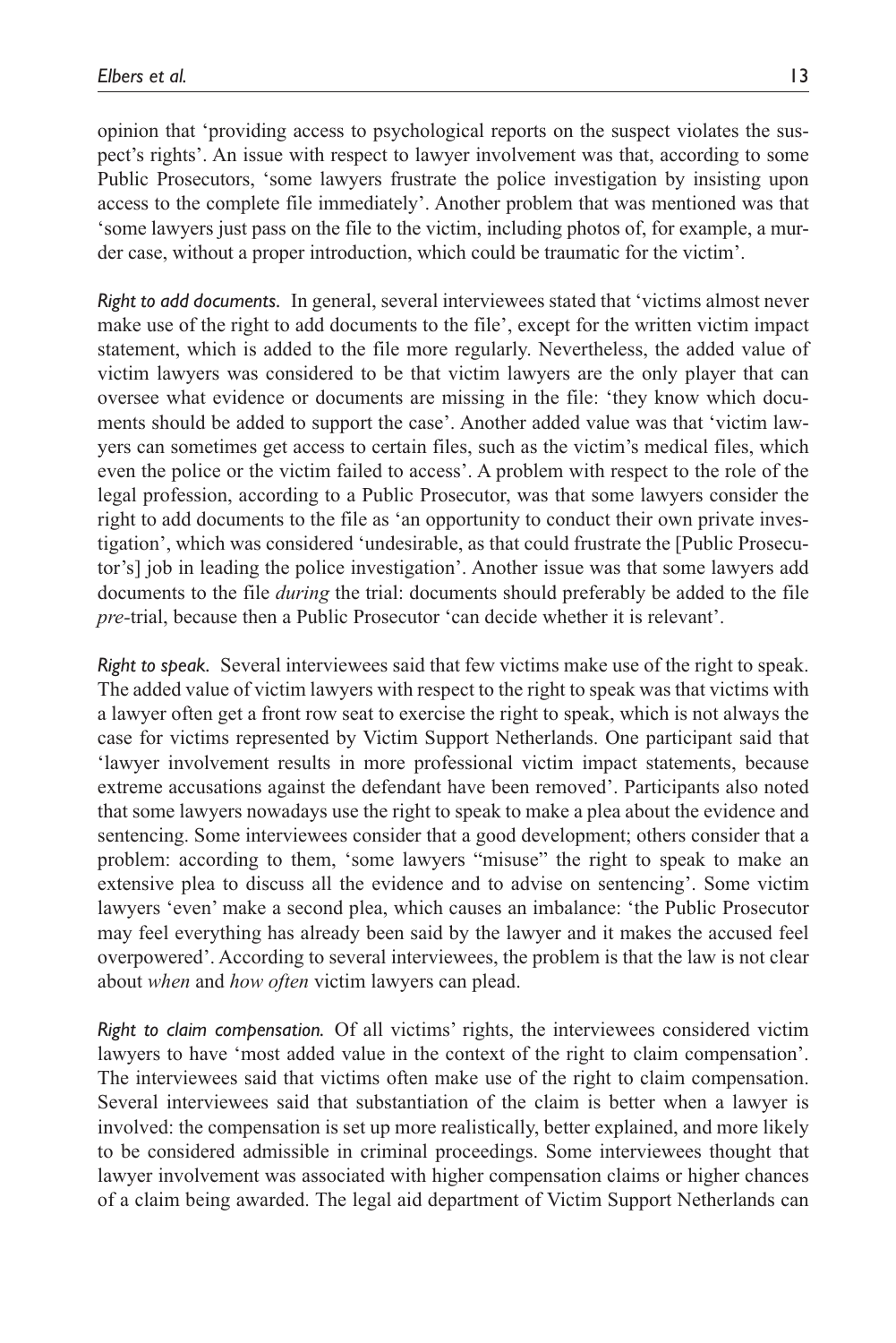help with the compensation claim for simple claims, but they said 'a lawyer is desirable in the case of a difficult claim, for example where the victim suffers from permanent injury and future loss of income needs to be estimated'. Problems with respect to the legal profession and the right to compensation were that 'some lawyers aimed for unrealistically high compensation'. Furthermore, 'some lawyers do not orally explain their claim at the hearing', and some submit the compensation claims too late (that is, only a day before the hearing), which often results in the claim being declared inadmissible. Finally, very lengthy and over-complicated calculations were also said to run the risk of being considered too complex and therefore inadmissible.

*Other themes.* Two other overarching themes emerged from the interviews. The first was that various interviewees indicated that a lawyer is of psychological value during the trial. It was suggested that being represented by a lawyer helps victims to feel taken seriously and being recognized in their suffering. Several interviewees said that 'having a lawyer is important to victims for equality, because the accused also has legal representation'. This may contribute to a 'feeling of emancipation'. The second overarching finding was that some interviewees expressed the importance of the more traditional role of the lawyer – being 'on their side', and, for example, 'being equipped with all the tips and tricks of the trade, if necessary, to prevent dismissal of the case'. A problem, according to a Public Prosecutor, is that some lawyers make counterproductive use of their rights. 'Sometimes lawyers "want all sorts of things and make requests", which cannot all be granted. That behaviour sometimes contributes to victim incomprehension, causing the victim to feel misunderstood and not heard.'

# **Discussion**

The current study investigated the extent to which legal representation of victims of serious crimes and sex offences contributed to the exercise of victims' rights. Based on the perspectives of key legal professionals and victim lawyers, it could be concluded that victim lawyers have an important added value in exercising victims' rights. Victim lawyers were considered to contribute to each individual victim right. Their most important contribution was with respect to the right to claim compensation. Victim Support Netherlands is also capable of assisting victims with drafting and calculating compensation claims, but this was still considered the main specialism/expertise of lawyers. Especially in the case of complex injuries, victims were thought to be better off in the hands of victim lawyers, who may have more expertise in calculating future damages in the event of permanent disability. It was suggested that compensation claims are drafted and supported better and may even be more likely to be awarded if a lawyer is involved. The fact that victim lawyers spend most time on claiming compensation may reflect the traditional view that the way in which the law can assist victims' needs is financial (Akkermans, 2009). The question is what victims would like their lawyer to spend time on. The literature showed that victims consider financial compensation important but that is often not the most pressing need. Victims have many *non-*material needs, such as the need for information, to know what happened, to prevent it happening to other people, to be heard, to tell their side of the story, to be acknowledged and (possibly) to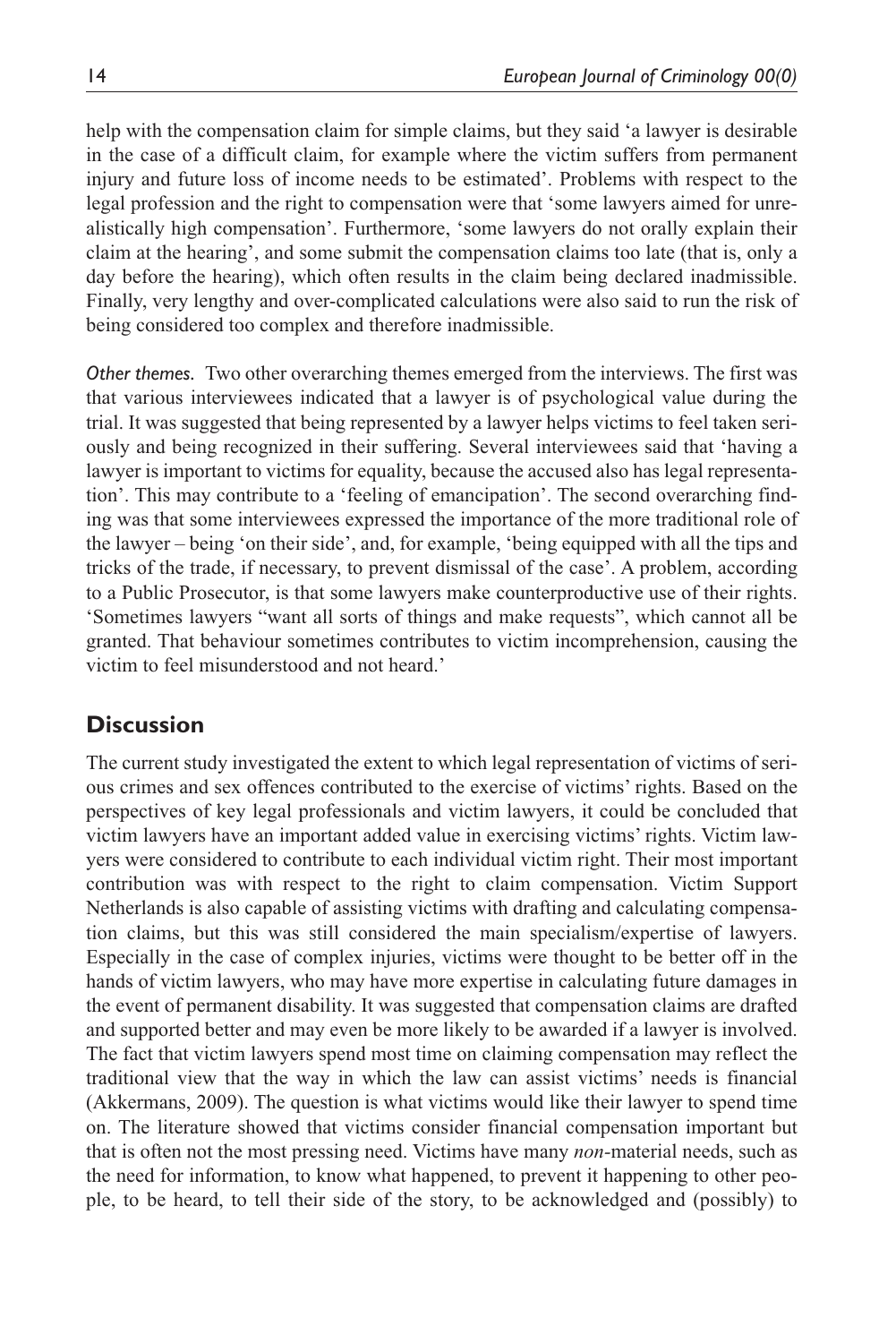receive an apology from the offender (Ten Boom and Kuijpers, 2012). It has been advocated that lawyers should focus more on meeting the non-material needs of victims,

rather than only on financial compensation (Akkermans, 2009). This suggestion fits within the new EU victims' rights strategy 2020–25, in which a paradigm shift is suggested for departing from (insufficient) pecuniary payment towards adopting a broader view of reparation, recognition, restitution, support and care (Milquet, 2019).

The added value of victim lawyers that emerged in the current study is related to the changing role of the victim in the criminal proceedings, which brings implementation problems: some problems are just practical and some are more fundamental. An example of a fundamental problem could be, for example, the problems experienced regarding the right to access the case file. The Public Prosecution Service and the court agreed that they do not readily provide access to the file to the victim, especially when the file includes psychological reports on the suspect. Their explanation was that providing access to psychological reports on the suspect would entail a violation of the offender's rights, which leads to a fundamental discussion around the tension between balancing victims' rights and offenders' rights. Other times the added value of victim lawyers was more related to the fact the victims' rights were not yet well fulfilled in legal practice. For example, the right to be informed: legislation prescribes that the police and Public Prosecutor should provide victims with general and case-specific information. In practice, however, this does not always happen, so victim lawyers are required to request and double-check the date, time, place, progress and outcome of the trial. It was said that these practical implementation problems may be resolved within a couple of years, once legal practices have incorporated victims' rights fully into their procedures. Finally, in addition to the added value of victim lawyers with respect to victims' rights, victim lawyers were found to fulfil an important overarching role in assisting victims of crime: victim lawyers can protect the victim from the harmful psychological impact of the criminal proceedings (secondary victimization), they can make sure the victim is heard (procedural justice), and they can provide empowerment and equality of arms in the courtroom.

The finding that legal practice is still getting used to the implementation of victims' rights may be relevant for the current (Dutch) political climate in which victims' rights keep being extended. In a relatively short time frame, criminal law practice has undergone several important changes in implementing victims' rights. These changes had a big impact on legal practice. And there is an ongoing political push to expand the role of the victim further. The Dutch Ministry of Justice is preparing to implement further extensions to victims' rights in 2020, such as the obligation for the offender to be present when the victim exercises the right to speak. Extending victims' rights has prompted a discussion about whether the rights of the accused are being violated (Geeraets and Veraart, 2017). Several participants in the current study, as well as academics, have argued the importance of first stabilizing current victims' rights before extending them (Malsch, 2018; Van der Aa, 2018; Van der Aa and Groenhuijsen, 2012).

Notwithstanding the added value of victim lawyers that was found in this study, it is important to mention that victim lawyers could also have a negative effect on victims' rights. A criticism raised by some participants was that some victim lawyers create (too) high expectations about the sentencing or amount of compensation. Unrealistic expectations could undermine victims' acceptance of the court decision. Potentially, the kind of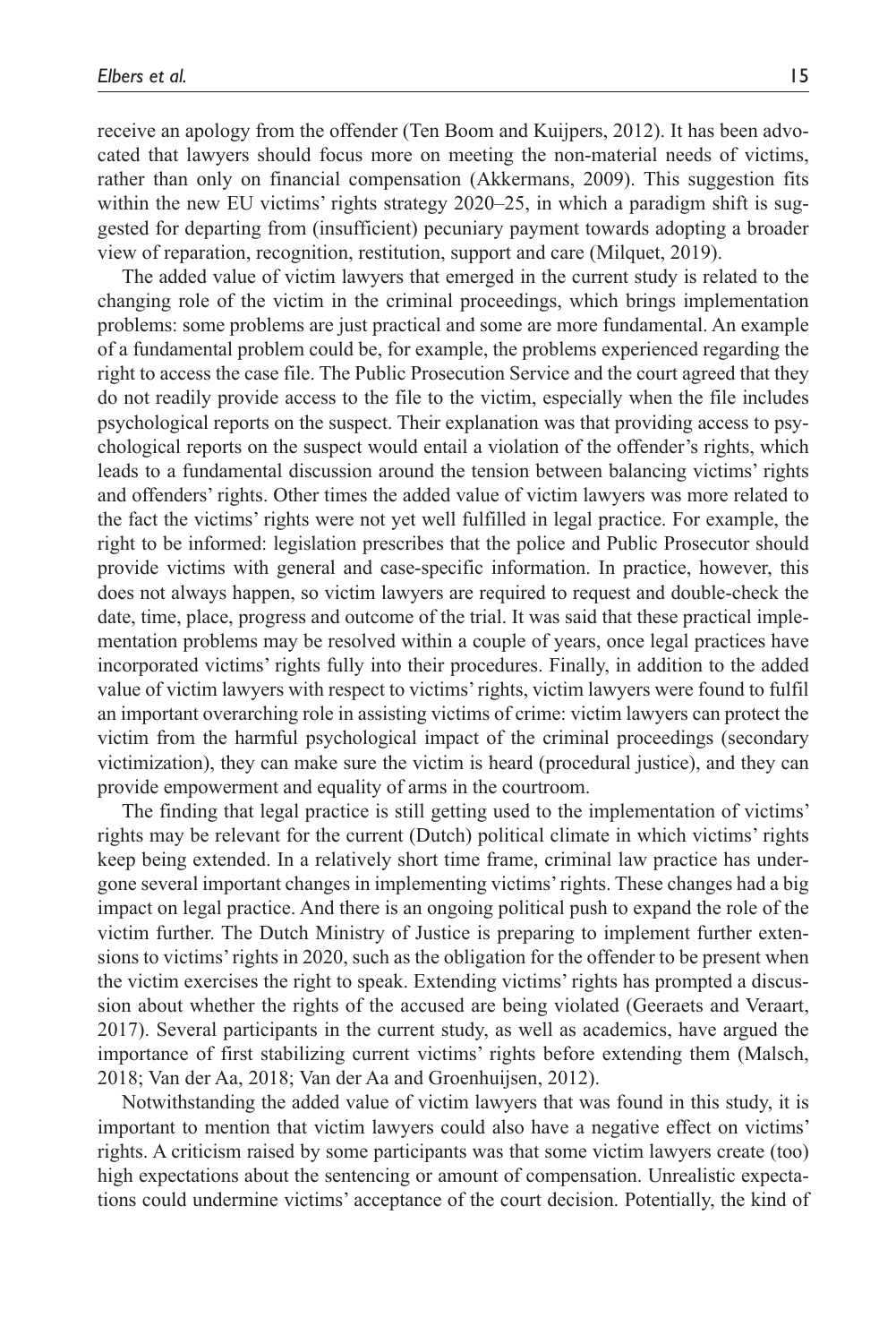role the lawyer ascribes to themselves also seems relevant. In the current study, it was suggested that some lawyers act in quite an adversarial manner whereas others favour a more restorative approach. An adversarial attitude is understandable, maybe even necessary for legal development, but it may also damage victims' trust in the legal system. A potential negative effect was also shown in the US study that was mentioned in the introduction: it showed that victim lawyers had a positive effect on victim awareness of their rights, but victims with a lawyer were also *less satisfied* with the court process and their case outcome when compared with victims without lawyer (Davis et al., 2012). The researchers gave two potential explanations: either victims who sought out attorneys were already dissatisfied with their treatment in the criminal justice system or higher awareness of victims' rights resulted in disappointment at what actually happened in court (Davis et al., 2012). The latter explanation suggests that more information may not always be better. The relationship between lawyer involvement and a negative effect on outcome satisfaction and the various roles that lawyers can play in this (adversarial versus restorative approach) could be an interesting implication and an area of further research.

Another suggestion for further research is to conduct a follow-up study in which victims are included. This suggestion comes from a limitation of the current study, which is that victims were not included. The perspective of professionals has provided a unique insight into the matter; however, in order to draw a general conclusion about the impact of victim lawyers on victims' rights, it would be necessary to conduct a follow-up study in which the experiences of victims with and without legal representation are compared. The outcome measure of that study would ideally be the extent to which victims' rights have been exercised (see, for example, Davis et al., 2012).

Even though the current study has revealed problems with respect to the implementation of victims' rights, the Netherlands is still a front-runner compared with other European countries. This was already found in a study in which the implementation of the principles of Recommendation (85) 11 of the Council of Europe was evaluated (Brienen and Hoegen, 2000). Recommendation (85) 11, which was adopted in 1985, contains the first guidelines on how victims of crime should be treated by the criminal justice authorities in criminal proceedings against the offender. Out of 22 European countries, the Netherlands, together with England and Wales, was found to have best implemented the Recommendation principles (Brienen and Hoegen, 2000). The study evaluating the implementation of the Victims' Rights Directive 2012/29/EU also showed that the Netherlands, together with Belgium, Czech Republic and Hungary, were the only (four) EU countries (out of 27) that transposed all 28 articles of the Directive (European Parliamentary Research Service, 2017). Another interesting finding was that victims in the Netherlands were found to have *fewer* rights to participate in the proceedings compared with Austria, Germany, Poland and Portugal; however, the extent to which the practitioners grant an active participatory role to victims was *higher* in the Netherlands compared with the other four countries (FRA, 2019).

With respect to providing state-funded access to legal aid, the Netherlands does not seem to be fulfilling a special role: access to legal aid, notably access to legal representation free of charge, is generally available to victims in nearly all (26) EU Member States (FRA, 2015). The only countries in which no legal representation is granted are Ireland and the UK, because in these countries the victim is not a party to the criminal proceedings (FRA,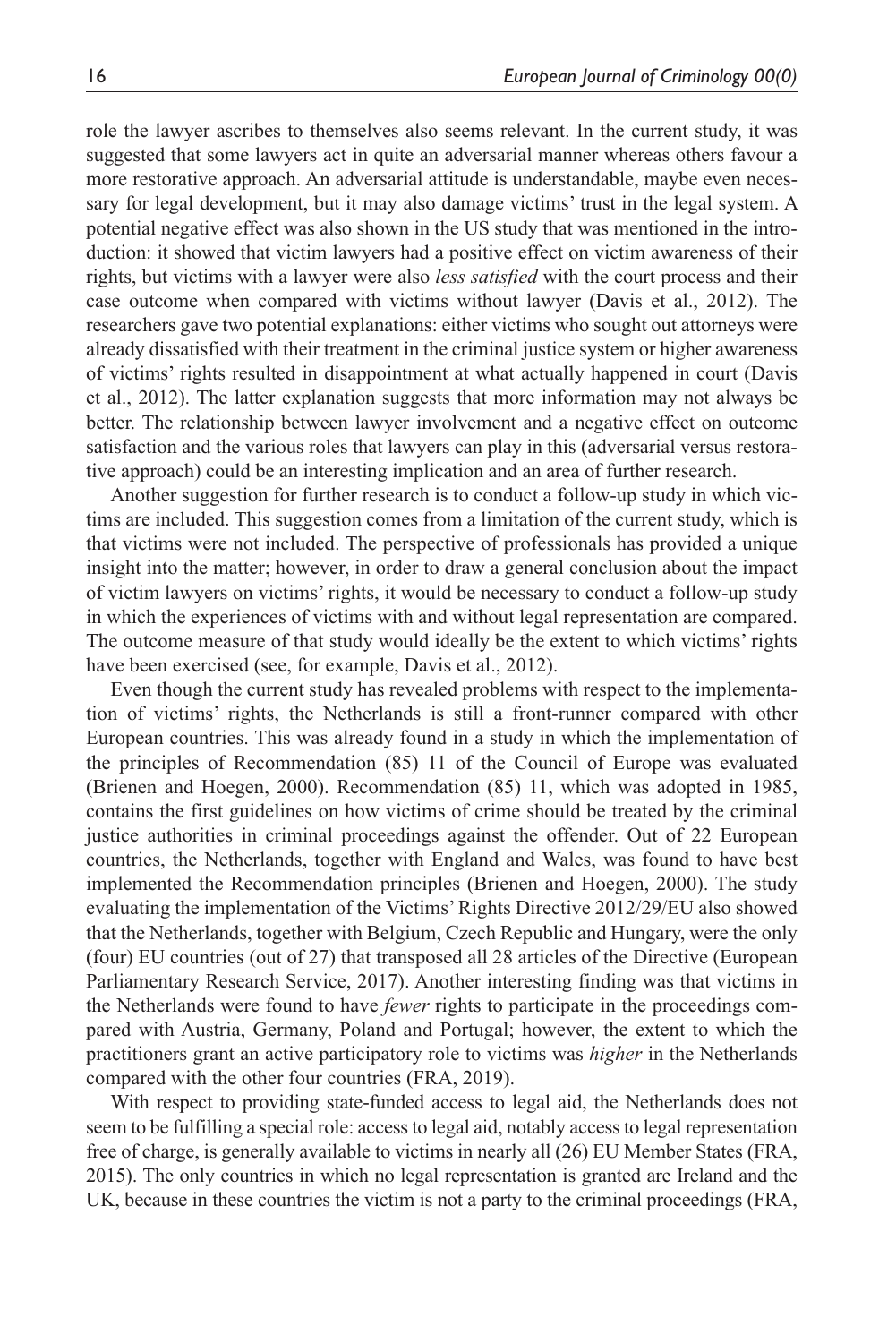2015). However, in most cases, as in the Netherlands, free legal representation is available for only specific categories, such as serious crimes, sexual offences, victims of domestic violence or minors. Other victims are subjected to an economic means test (FRA, 2015). It is notable that free legal *advice* is available as a fundamental right in only 7 of 28 EU countries, including the Netherlands (FRA, 2015). Another EU report in which victim responses in seven European countries were compared showed that in six out of the seven countries victims said they wished they had more legal advice (FRA, 2019). The exception was Austria, in which victims were content with the legal advice they received. In Austria, two counsellors accompany victims of violent crime during the proceedings: one for psychosocial support and one for legal advice. Their legislation on procedural assistance received an award in 2014 and was used as an example of a promising practice (FRA, 2019).

In conclusion, this study has shown that victim lawyers are required for victims to access their rights, specifically in relation to claiming compensation and accessing their case file. Because legal practice is still getting used to the implementation of victims' rights, it appears to be important that victims have access to a lawyer who will ensure that they can actually access their rights. However, lawyers have to be careful to provide the right expectation management in order not to be detrimental to victim expectation. The fact that the Dutch government has provided victim access to a state-funded lawyer regardless of income is an important sign that the government takes victims of crime seriously. Insight into how victim lawyers and victims' rights play out in practice could be of interest to other European countries. It is concluded that the support of victim lawyers is an important development in victim participation in criminal procedures.

#### **Acknowledgements**

We thank our participants for engaging in this study and the steering committee for monitoring the progress of the research. The steering committee provided access to their network for participant recruitment. The steering committee was neutral and independent, and it did not influence the research findings. The research results have been published in a Dutch report (Elbers et al., 2018). In the current article, the findings are discussed in an international context, with a special focus on European legislation and practices. It is written as an original and standalone piece.

#### **Conflict of interest**

The author(s) declared the following potential conflicts of interest with respect to the research, authorship, and/or publication of this article: All authors have contributed to the design of the study, the design of the questionnaires and drafting the report. To prevent a potential conflict of interest, AS did not contribute to the analysis of the data and interpretation of the findings owing to an additional role as a part-time lawyer alongside her academic position.

#### **Funding**

The author(s) disclosed receipt of the following financial support for the research, authorship, and/ or publication of this article: The research was funded by the Scientific Research and Documentation Center (WODC), which is an independent research organization conducting research at the request of the Dutch Ministry of Justice and Safety. The WODC drafted the research question and commissioned the research from the authors following an official tender procedure, in which multiple research teams applied. The WODC appointed the steering committee. The WODC was part of the steering committee, but did not influence the research findings.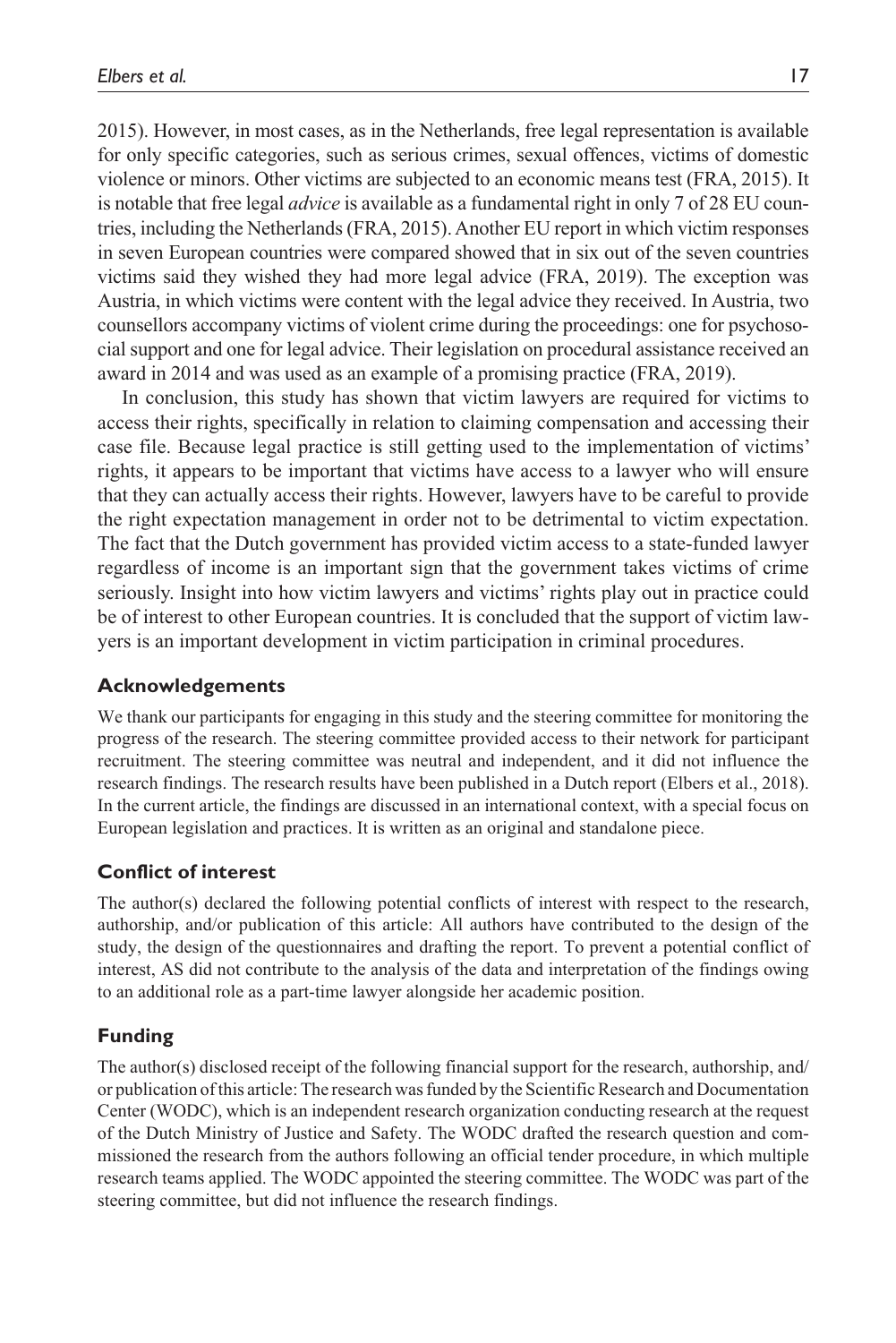## **ORCID iDs**

Nieke A Elbers **D** <https://orcid.org/0000-0002-8333-4211>

Arno J Akkermans **D** <https://orcid.org/0000-0003-2353-0146>

#### **Notes**

- 1. UN Declaration of Basic Principles of Justice for Victims of Crime and Abuse of Power Adopted by General Assembly Resolution 40/34 of 29 November 1985; URL (accessed 21 May 2020):<https://legal.un.org/avl/ha/dbpjvcap/dbpjvcap.html>.
- 2. Council Framework Decision of 15 March 2001 on the standing of victims in criminal proceedings, OJ 2001, L 082, ELI; URL (accessed 21 May 2020): [http://data.europa.eu/eli/dec\\_](http://data.europa.eu/eli/dec_framw/2001/220/oj) [framw/2001/220/oj](http://data.europa.eu/eli/dec_framw/2001/220/oj) (no longer in force).
- 3. Directive 2012/29/EU establishing minimum standards on the rights, support and protection of victims of crime, OJ 2012, L 315/57, ELI; URL (accessed 21 May 2020): [http://data.](http://data.europa.eu/eli/dir/2012/29/oj) [europa.eu/eli/dir/2012/29/oj](http://data.europa.eu/eli/dir/2012/29/oj).
- 4. European Convention on the Compensation of Victims of Violent Crimes, ETS No 116; URL (accessed 21 May 2020): [https://www.coe.int/en/web/conventions/full-list/-/conventions/](https://www.coe.int/en/web/conventions/full-list/-/conventions/treaty/116) [treaty/116.](https://www.coe.int/en/web/conventions/full-list/-/conventions/treaty/116)
- 5. Council of Europe, Chart of signatures and ratifications of Treaty 116; URL (accessed 21 May 2020): [https://www.coe.int/en/web/conventions/full-list/-/conventions/treaty/116/signatures](https://www.coe.int/en/web/conventions/full-list/-/conventions/treaty/116/signatures?p_auth=HI5ZyC4U) [?p\\_auth=HI5ZyC4U](https://www.coe.int/en/web/conventions/full-list/-/conventions/treaty/116/signatures?p_auth=HI5ZyC4U).
- 6. Council Directive 2004/80/EC of 29 April 2004 relating to compensation to crime victims, OJ 2004, L 261/14, ELI; URL (accessed 21 May 2020): [http://data.europa.eu/eli/dir/2004/80/oj.](http://data.europa.eu/eli/dir/2004/80/oj)
- 7. Dutch *Code of Criminal Procedure*; URL (accessed 21 May 2020): [http://www.ejtn.eu/](http://www.ejtn.eu/PageFiles/6533/2014%20seminars/Omsenie/WetboekvanStrafvordering_ENG_PV.pdf) [PageFiles/6533/2014%20seminars/Omsenie/WetboekvanStrafvordering\\_ENG\\_PV.pdf](http://www.ejtn.eu/PageFiles/6533/2014%20seminars/Omsenie/WetboekvanStrafvordering_ENG_PV.pdf).
- 8. Participants were also asked about their education and about the payment and referral. These parts are mainly of importance to the Dutch context so are not included in the current article.
- 9. Three victim lawyers were also interviewed. However, their responses had already been obtained by the questionnaire study, so they were excluded in this article.
- 10. The interview scheme contained two extra parts: participants were also asked about payment and referral. These parts are mainly of importance to the Dutch context so are not included in this article.

#### **References**

- Akkermans AJ (2009) Reforming personal injury claims settlement: Paying more attention to emotional dimension promotes victim recovery. *SSRN Electronic Journal*. DOI: 10.2139/ ssrn.1333214.
- Andringa W, Klein Kranenburg L, Bouwmeester J et al. (2017) *Tweede slachtoffermonitor [Second victim monitor]*. The Hague: WODC.
- Brienen MEI and Hoegen EH (2000) *Victims of Crime in 22 European Criminal Justice Systems*. Zutphen: Tilburg University.
- Davis RC, Anderson JM, Howley S et al. (2012) *No More Rights without Remedies: An Impact Evaluation of the National Crime Victim Law Institute's Victims' Rights Clinics, Final Technical Report*. Santa Monica, CA: RAND Corporation.
- Elbers NA, Meijer S, Becx IM, Schijns AJJG and Akkermans A (2018) *Slachtofferadvocatuur: De rol van de advocatuur in de bijstand van slachtoffers van ernstige gewelds- en zedenmisdrijven*. Amsterdam: NSCR.